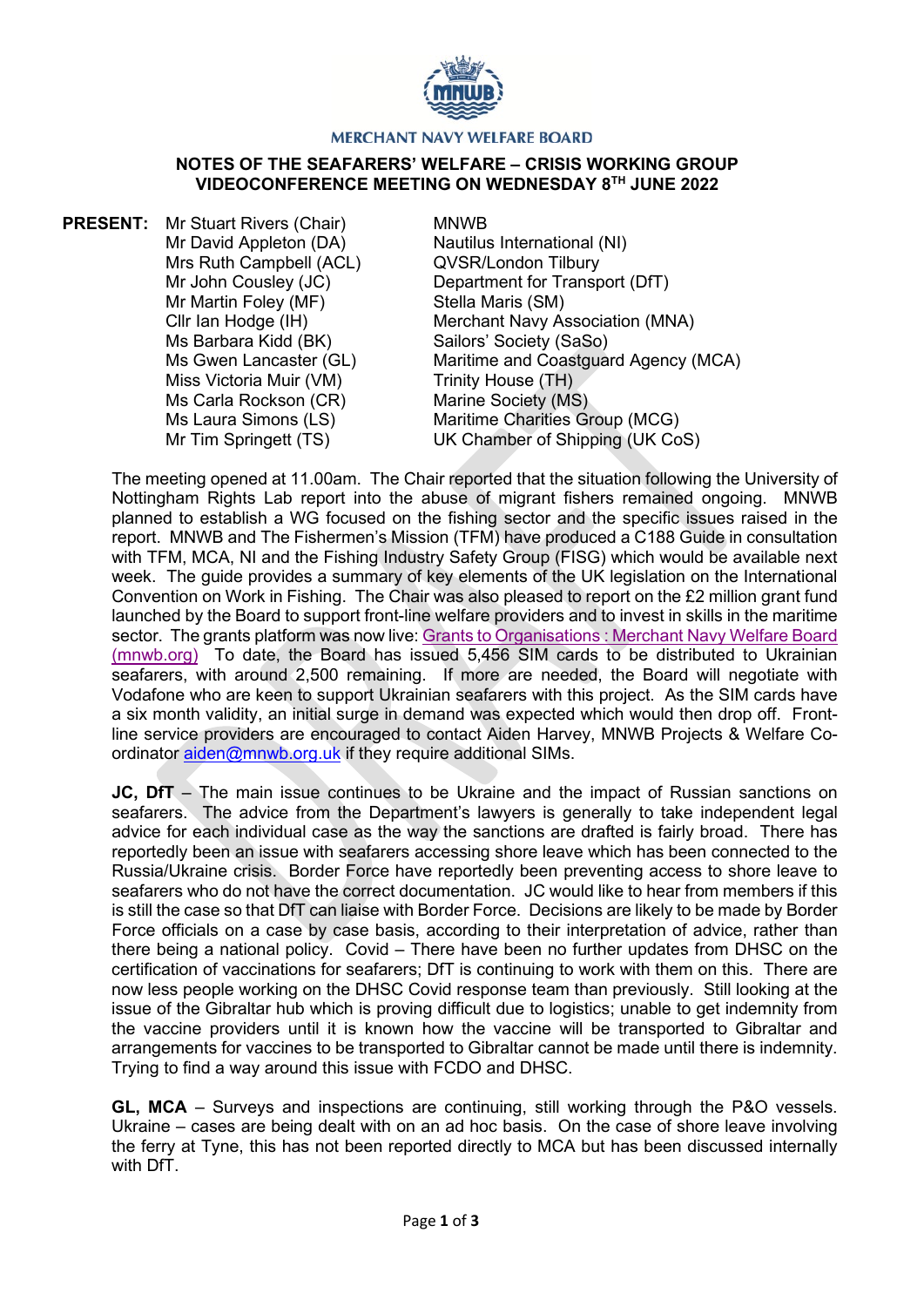**TS, UK CoS** – Having spoken with Border Force and the company concerned, TS understands that the situation regarding shore leave for the Ukrainian ferry crew members has now eased. Border Force was looking for a consistent approach across the UK and one which was more in line with Aberdeen where Ukrainian seafarers were reportedly being allowed to take shore leave or voyage leave ashore in the UK. TS hopes that the information provided to members on which Russian banks were still functioning for payment of salaries to Russian seafarers was useful and was still applicable. Members were encouraged to let TS know if the information had changed and he would refer back to his contact who had initially provided this information. At the recent special tripartite committee in Geneva, 8 amends had been adopted to the MLC. As of last week, the ILO general conference has approved all of those amends which will take effect as scheduled in accordance with the standard ILO processes (probably in two and a half years' time). It is hoped that there will not be any objections raised by any ratifying States. TS understands from the ICS vaccination task group that the question of official certification of seafarers' vaccinations is moving slowly towards a resolution. It is hoped that there will be an internationally recognised document.

**DA, NI** – Main issue is how sanctions are affecting yacht members in terms of payment of wages and whether their employment by an agency is deemed to be providing a service.

**VM, TH** – Business as usual. Working closely with MS and MCG on the Redundancy & Retraining bursary and waiting to see if more funds need to be released for this.

**LS, MCG** – Applications are still coming in for the Redundancy & Retraining bursary. Applications picked up when the fund was extended at the end of March. In April there were 7 applications from ex-P&O workers, including one who was on a contract. The MCG conference is scheduled for 6<sup>th</sup> September. The Maritime Minister will open the conference and the overall topic will be about collaboration in a time of crisis.

**CR, MS** – The Redundancy & Retraining Fund has received 99 applications overall; 7 applications were approved for May. The numbers are steady but not the huge influx anticipated from P&O crew. Half of the applications received in May were from P&O and the other half from other organisations. The Coming Ashore programme continues to support seafarers who are interested in transitioning into a shore side role within the maritime sector. MS has been inundated with requests for funding for the Green Skills Bursary.

**IH, MNA** – The MNA are focusing on next Tuesday's Falkland's 40 event. A service for the MN will take place in the morning and the Remembrance Service will be held in the afternoon. This will include a live link to Port Stanley. The organisation for the MN Day celebrations in Trinity Gardens is well underway. Post Covid, new members are signing up for the MNA.

**MF, SM** – Work continues as usual.

**BK, SaSo** – Business as usual, ship visiting continues in all regions. The 3 Chaplains in Ukraine are working through a steady stream of small grant applications, predominantly from Odessa. Contacts and conversations over the helpline continue.

**RC, Tilbury SC** – Business as usual, visiting ships and supporting Ukrainian seafarers and others.

**Post-meeting update from Simon Grainge, ISWAN** - The Ukraine Crisis Support Fund remains paused to new applications. ISWAN has received further financial support from TSC and TK Foundation so should be able to process all the applications already received. The fund will only be opened up to new applicants if significant funding comes in so as to avoid raising expectations unnecessarily.

**Post-meeting update from Tina Barnes, The Seafarers' Charity - On 1<sup>st</sup> June, TSC trustees** agreed further funding of £136,700 to support the Ukraine Crisis Hardship Fund managed by